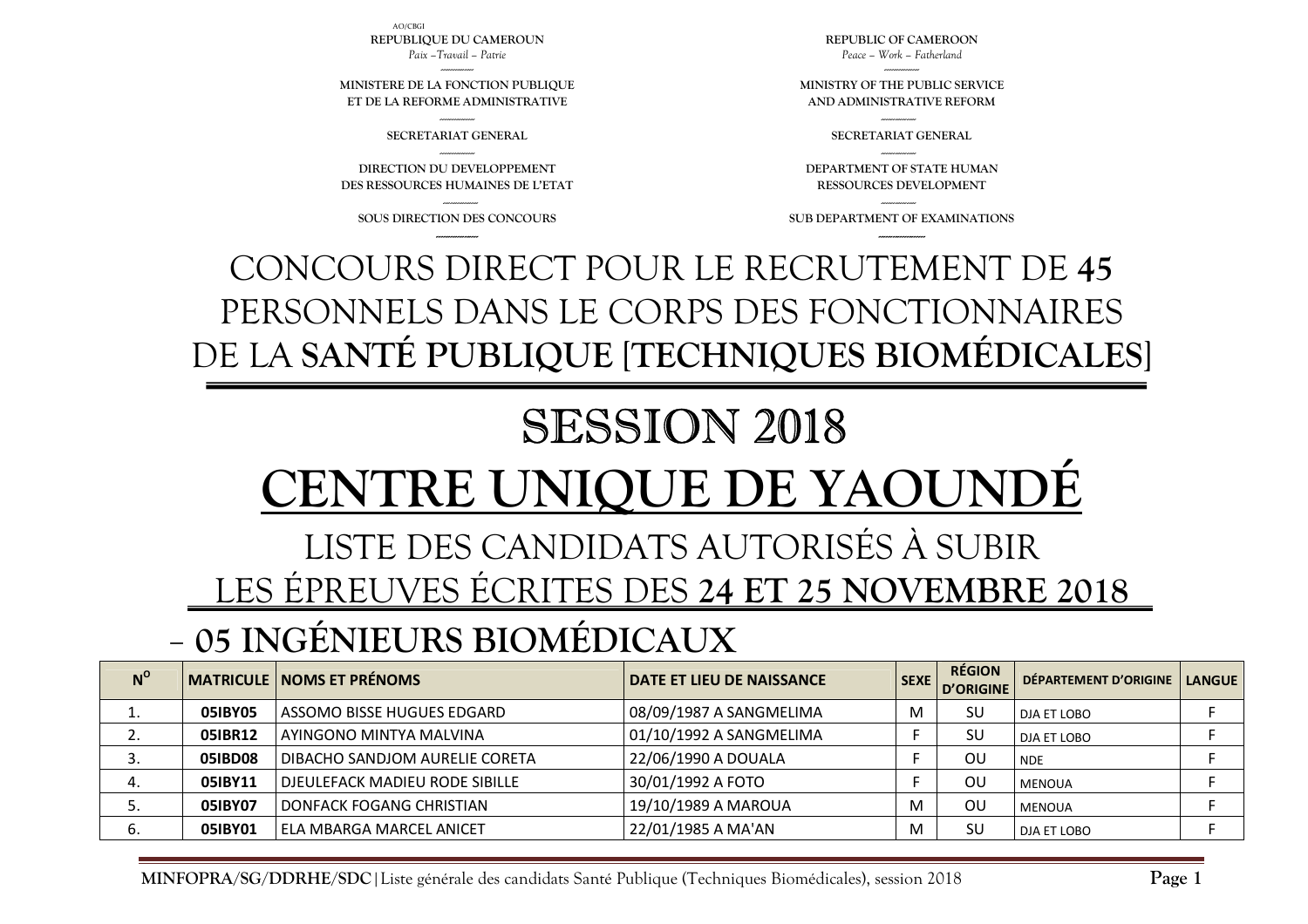| ,,  | 05IBF10 | KAMDEM KAMDEM MAXIME LAFONT    | 23/07/1991 A DOUALA      | M | OU | l HAUTS PLATEAUX      |  |
|-----|---------|--------------------------------|--------------------------|---|----|-----------------------|--|
| 8.  | 05IBF06 | <b>KOUATO TAPET VERLAINE</b>   | 09/08/1988 A BANGWA      |   | OU | <b>NDE</b>            |  |
| 9.  | 05IBY03 | <b>MBOH GALIM LAURE IRENE</b>  | 06/03/1986 A MEKON III   |   | СE | <b>HAUTE SANAGA</b>   |  |
| 10. | 05IBY02 | TCHOUTO DONATIEN DE TOMI FANNY | 08/02/1986 A YAOUNDE     | м | OU | <b>NDE</b>            |  |
| 11. | 05IBY14 | <b>TOKO WOTSO MICHELLE</b>     | 10/07/1993 A BAFOUSSAM   |   | OU | <b>HAUTS PLATEAUX</b> |  |
| 12. | 05IBY13 | TOUOMOU TCHOFFO ERIC LANDRY    | 10/06/1993 A BALADJEUTSA | м | OU | <b>BAMBOUTOS</b>      |  |
| 13. | 05IBY09 | WONDJE FOUDA THERESE FERNANDE  | 28/06/1990 A YAOUNDE     |   | CЕ | MEFOU ET AKONO        |  |
| 14. | 05IBY04 | YIMDJO SIDZE WILLY CHRISTELLE  | 28/10/1986 A MAYO OULO   |   | OU | l HAUTS PLATEAUX      |  |

### **05 INGÉNIEURS DES TRAVAUX BIOMÉDICAUX**

| $N^{\rm o}$ |                | <b>MATRICULE   NOMS ET PRÉNOMS</b>   | DATE ET LIEU DE NAISSANCE   | <b>SEXE</b> | <b>RÉGION</b><br><b>D'ORIGINE</b> | DÉPARTEMENT D'ORIGINE  | <b>LANGUE</b> |
|-------------|----------------|--------------------------------------|-----------------------------|-------------|-----------------------------------|------------------------|---------------|
| 1.          | ITBID26        | AKOH A GOUFAN FRANKLIN               | 14/08/1994 A KIIKI          | M           | <b>CE</b>                         | <b>MBAM ET INOUBOU</b> | F             |
| 2.          | ITBID13        | BETSI ONGOLO YVES NICOLAS            | 19/10/1990 A DOUALA         | M           | <b>CE</b>                         | LEKIE                  | F             |
| 3.          | ITBID20        | DJAMPOU DOMGOUA PATRICK              | 27/08/1985 A DOUALA         | M           | OU                                | <b>NDE</b>             | F             |
| 4.          | ITBIY41        | <b>DJUIDJE ARLETTE JUDESTINE</b>     | 20/07/1987 A BENGBIS        | F.          | OU                                | <b>HAUTS PLATEAUX</b>  | F             |
| 5.          | ITBIF04        | DONFACK SOFFACK RUFINE KEVINE        | 19/01/1993 A BAFOUSSAM      | F.          | OU                                | <b>MENOUA</b>          | F             |
| 6.          | ITBIE30        | ETOUNDI BELLO MBELE ANDRE JUNIOR     | 09/02/1999 A BERTOUA        | M           | SU                                | <b>OCEAN</b>           | F             |
| 7.          | ITBIF06        | <b>FODJU DJIDJOU ISMAEL</b>          | 24/03/1994 A EBOLOWA        | M           | OU                                | <b>KOUNG KHI</b>       | F             |
| 8.          | ITBIY34        | <b>FOTSING NZOKOU FLORIAN FLEURY</b> | 08/01/1990 A BAFOUSSAM      | M           | OU                                | <b>HAUTS PLATEAUX</b>  | F             |
| 9.          | <b>ITBIN08</b> | <b>IBRAHIM MAHAMAT ALAMINE</b>       | 05/08/1993 A NGAOUI         | M           | AD                                | <b>MBERE</b>           | F             |
| 10.         | ITBIF05        | KAMTO NOUBISSI LOÏC THERANCE         | 05/01/1993 A DOUALA         | M           | OU                                | <b>HAUTS PLATEAUX</b>  | F             |
| 11.         | ITBIY37        | <b>KEMBOU NZALLI MIREILLE</b>        | 28/02/1985 A YAOUNDE        | F           | OU                                | <b>HAUTS PLATEAUX</b>  | F             |
| 12.         | ITBID24        | KITIO MESSEU WINNIE BLONDELLE        | 31/07/1994 A BAFOUSSAM      | F           | OU                                | <b>MENOUA</b>          | $\mathsf F$   |
| 13.         | ITBIN09        | <b>KOSMA PAULINE</b>                 | 06/06/1989 A NGAFAKAT BOULA | F.          | EN                                | <b>MAYO TSANAGA</b>    | F             |
| 14.         | ITBID12        | <b>KOULI MAMAI</b>                   | 15/12/1986 A MAROUA         | M           | EN                                | <b>MAYO KANI</b>       | F             |
| 15.         | ITBIY02        | LAPNET JIONGO LESLIE NICAISE         | 24/07/1998 A BALEVENG       | F           | OU                                | <b>MENOUA</b>          | F             |
| 16.         | ITBIY32        | LEMANA TSALA URSULE JOSEE            | 01/02/1989 A YAOUNDE        | F           | <b>CE</b>                         | LEKIE                  | F             |
| 17.         | ITBIN07        | MAMADOU AWALOU                       | 12/04/1993 A NOM            | M           | AD                                | <b>VINA</b>            | F             |
| 18.         | ITBIE11        | <b>MBOI DOUMBA ORLINE CARINE</b>     | 13/05/1988 A MOLOUNDOU      | F.          | ES                                | LOM ET DJEREM          | F             |
| 19.         | ITBID23        | MBOME MARIE LOUISE BARNABEE          | 12/04/1996 A EDEA           | F           | LT                                | <b>SANAGA MARITIME</b> | F             |
| 20.         | ITBIY40        | <b>MINKO NGUELE AUDREY</b>           | 18/02/1996 A ENONGAL        | F.          | SU                                | <b>MVILA</b>           | F             |
| 21.         | ITBIY42        | <b>MOKOU CLAUDE BERTRAND</b>         | 01/03/1986 A KOUPA-MATAPIT  | M           | AD                                | <b>MAYO BANYO</b>      | F             |
| 22.         | ITBIY39        | MOUOGOUO LIENOU VANESSA              | 03/01/1991 A BAMENYAM       | F.          | OU                                | <b>BAMBOUTOS</b>       | F             |
| 23.         | ITBIE31        | <b>NANG DACKO ARIELLE</b>            | 01/05/1994 A BERTOUA        | F.          | <b>ES</b>                         | LOM ET DJEREM          | F             |

**MINFOPRA/SG/DDRHE/SDC**|Liste générale des candidats Santé Publique (Techniques Biomédicales), session 2018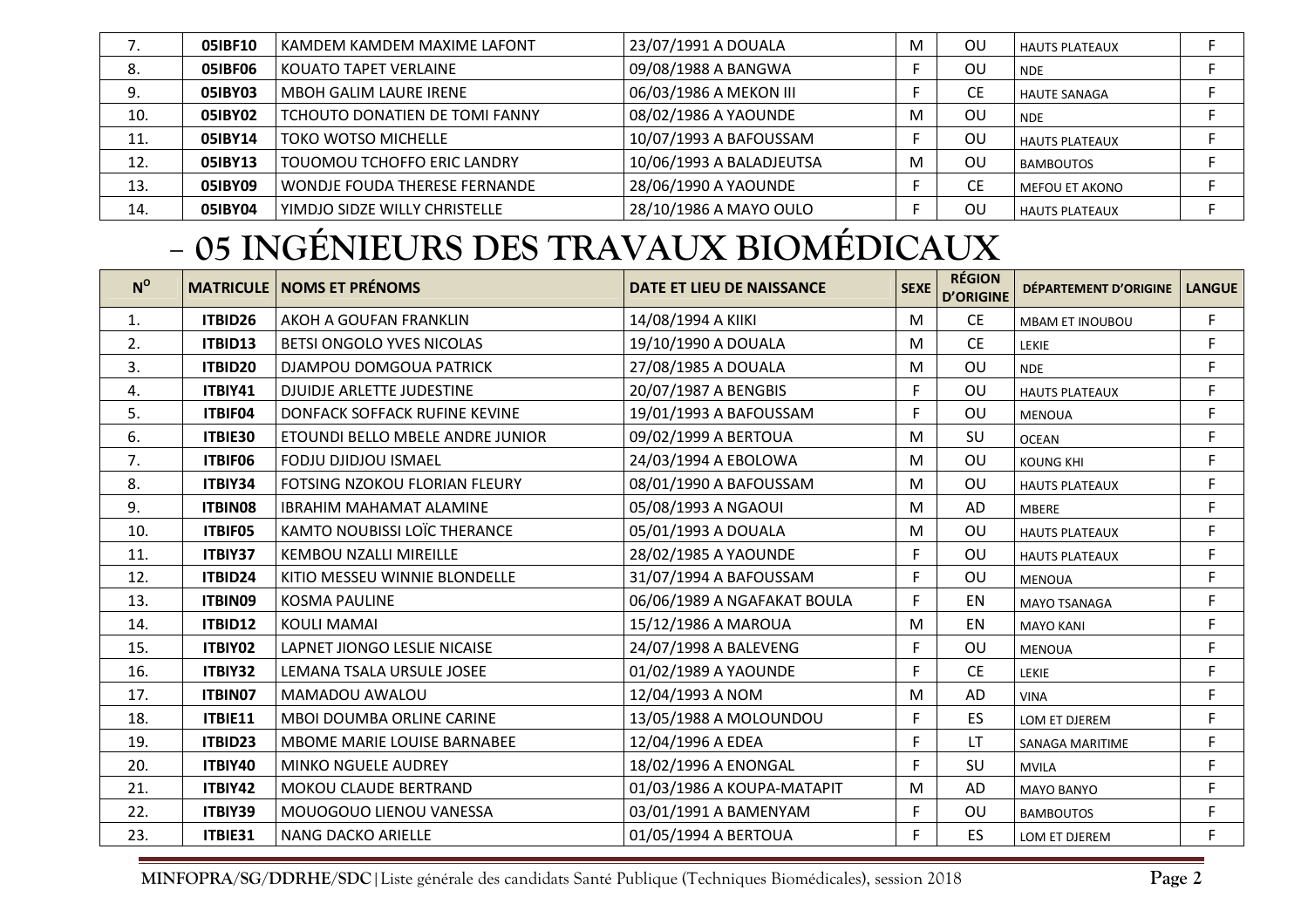| 24. | ITBID18 | NGANAG KEMAYO KEVINE ESTELLE              | 17/03/1992 A BERTOUA       | F. | OU        | <b>NDE</b>             | F           |
|-----|---------|-------------------------------------------|----------------------------|----|-----------|------------------------|-------------|
| 25. | ITBIY43 | NGANGUE DATENG FANIETTE VERDIANE          | 02/03/1992 A DOUALA        | F. | OU        | <b>NDE</b>             | F           |
| 26. | ITBIY44 | NGONLIBECK FOUELIFACK TAZO LILIE MIREILLE | 28/03/1992 A FOREKE        | F. | OU        | <b>MENOUA</b>          | F           |
| 27. | ITBIY33 | NGUEMEWE DONGMO PATRICIA                  | 11/06/1999 A BALENG        | F  | OU        | <b>MENOUA</b>          | $\mathsf F$ |
| 28. | ITBIY28 | NGUENA MODESTINE BECKER                   | 11/05/1987 A FONTSA-TOUALA | F. | OU        | <b>MENOUA</b>          | F           |
| 29. | ITBID16 | NKAMME PIERRE LANDRY                      | 03/06/1990 A DOUALA        | M  | OU        | <b>HAUT NKAM</b>       | F           |
| 30. | ITBID15 | <b>NYA ERVE LIONNEL</b>                   | 14/08/1989 A BANGANGTE     | M  | OU        | <b>NDE</b>             | $\mathsf F$ |
| 31. | ITBID25 | <b>OMAM FRANCINE ARIANE</b>               | 03/02/1992 A BAFOUSSAM     | F. | LT        | <b>SANAGA MARITIME</b> | F           |
| 32. | ITBIY35 | PO NGO FETZEU MARTINE                     | 07/08/1986 A YAOUNDE       | F. | OU        | <b>NDE</b>             | F           |
| 33. | ITBIM47 | SIDIVATAI SAMMUEL                         | 13/01/1993 A MOUYENGUE     | M  | EN        | <b>MAYO SAVA</b>       | F           |
| 34. | ITBIR46 | <b>SONFO NADEGE</b>                       | 09/04/1990 A FONGO-TONGO   | F. | OU        | <b>MENOUA</b>          | F           |
| 35. | ITBID19 | <b>SUEBANG BOUKEU FABRICE</b>             | 12/06/1994 A KUMBA         | M  | OU        | <b>BAMBOUTOS</b>       | F           |
| 36. | ITBIY45 | <b>TANG MBALLA SUZY GAELLE</b>            | 24/05/1986 A YAOUNDE       | F  | <b>CE</b> | <b>MEFOU ET AKONO</b>  | $\mathsf F$ |
| 37. | ITBID27 | <b>TCHAGOU NGAKO BRICE STEVE</b>          | 19/02/1992 A DOUALA        | M  | OU        | <b>HAUT NKAM</b>       | F           |
| 38. | ITBID14 | TCHAMAGUE WOMECHA GEORGES MANUELA         | 27/06/1993 A MBO BANDJOUN  | F  | OU        | <b>HAUT NKAM</b>       | $\mathsf F$ |
| 39. | ITBIM38 | <b>TCHARNENWA CLARISSE</b>                | 18/07/1994 A GOULFEY       | F. | EN        | <b>MAYO KANI</b>       | F           |
| 40. | ITBIY36 | TCHOUANGUEM KEMGANG PATRICK LANDRY        | 29/03/1991 A YAOUNDE       | M  | OU        | <b>HAUTS PLATEAUX</b>  | F           |
| 41. | ITBID22 | <b>TEPGA JEACQUE</b>                      | 10/03/1993 A NGAY          | M  | EN        | <b>MAYO DANAY</b>      | F           |
| 42. | ITBID21 | <b>TONYE SIMON PIERRE</b>                 | 23/11/1993 A DOUALA        | M  | LT.       | <b>WOURI</b>           | F           |
| 43. | ITBIY48 | <b>TOUKAM KENFACK ROVANAULE</b>           | 05/07/1994 A BATOUFAM      | F  | OU        | <b>KOUNG KHI</b>       | F           |
| 44. | ITBID17 | TSAPI KANOUO HERVE                        | 17/09/1991 A BATCHAM       | M  | OU        | <b>BAMBOUTOS</b>       | F           |
| 45. | ITBIE29 | WANDJI NJINGOUA MAXIM GIRAVLT             | 13/10/1994 A BAFOUSSAM     | M  | <b>OU</b> | <b>NDE</b>             | F           |
| 46. | ITBIY49 | YEINKO TAGO ALEX STEPHANE                 | 14/08/1992 A YAOUNDE       | M  | OU        | <b>HAUT NKAM</b>       | F           |
| 47. | ITBIY10 | ZIEM MOAMED                               | 16/03/1987 A YAOUNDE       | M  | <b>CE</b> | <b>MBAM ET INOUBOU</b> | F           |

#### • **ANGLOPHONE CANDIDATES**

| 48.       | <b>TBIA03</b>  | SAMUEL DIFFANG<br>ENOW    | ، KUMBA<br>12/08/1990 A    | IVI. | SW | MANYL       |  |
|-----------|----------------|---------------------------|----------------------------|------|----|-------------|--|
| 40<br>┱┙. | <b>ITBIY01</b> | l NKENG BRENDA BEGANGACHA | A MUTUKA د<br>29/04/1995 A |      | SW | <b>FAKC</b> |  |

### **20 TECHNICIENS BIOMÉDICAUX**

| $N^{\circ}$ |                | <b>MATRICULE   NOMS ET PRÉNOMS</b> | <b>DATE ET LIEU DE NAISSANCE</b> | <b>SEXE</b> | <b>RÉGION</b><br><b>D'ORIGINE</b> | DÉPARTEMENT D'ORIGINE   LANGUE |  |
|-------------|----------------|------------------------------------|----------------------------------|-------------|-----------------------------------|--------------------------------|--|
| <b>. .</b>  | <b>10TBD49</b> | I ADA NKO ULRICH MAURICIA          | 14/06/1997 A BERTOUA             |             | SU                                | <b>OCEAN</b>                   |  |
| <u>.</u>    | <b>10TBN10</b> | I AMAWISSA EDOUARD ASSAWE          | 09/10/1991 A NGONG               | M           | NC                                | <b>BENOUE</b>                  |  |
|             | <b>10TBY08</b> | BADAWA ARMEL                       | 31/08/1990 A NGAY                |             | EN                                | <b>MAYO DANAY</b>              |  |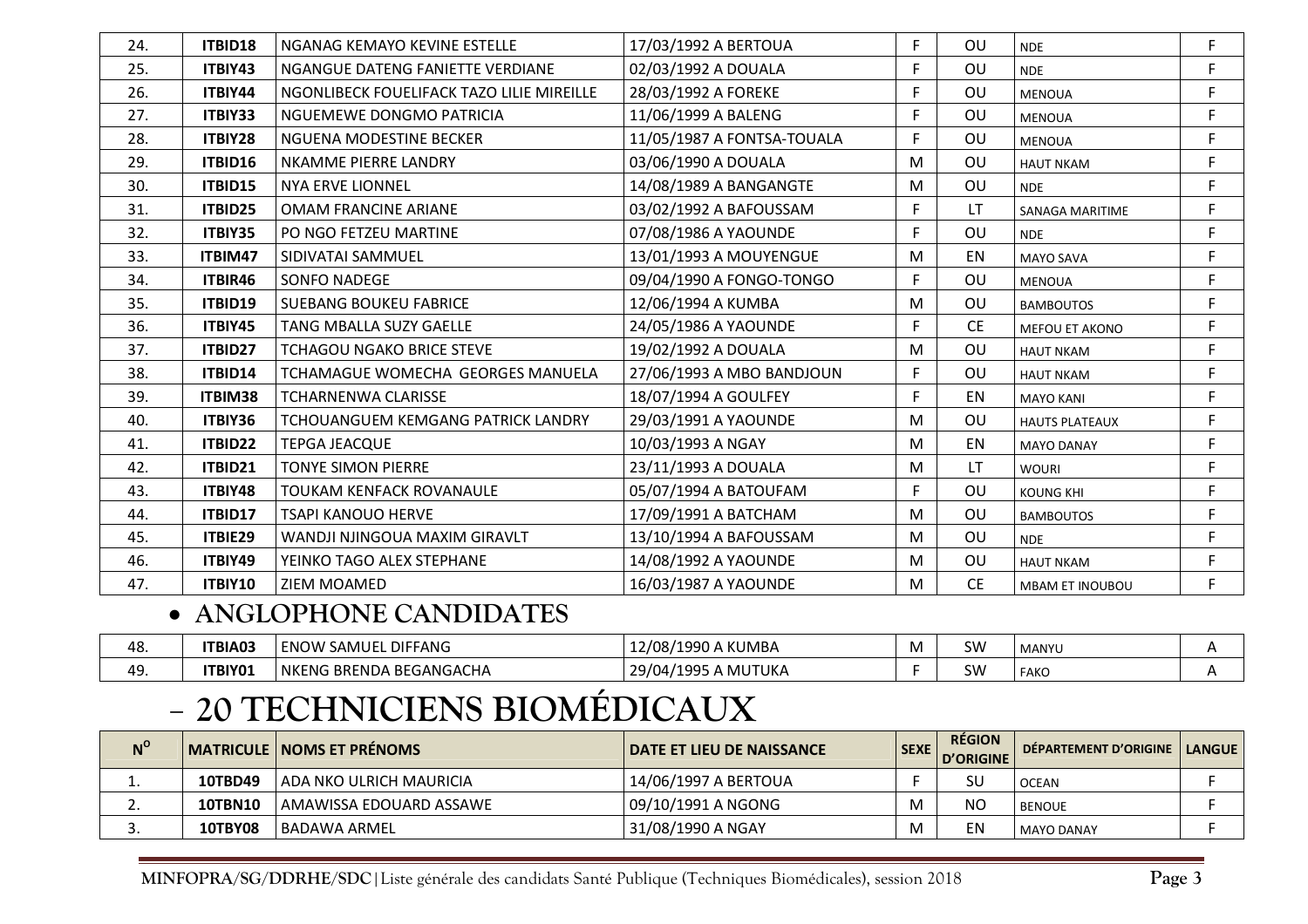| 4.  | <b>10TBG28</b> | <b>BILIAMINOU DAIROU</b>             | 26/05/1994 A GAROUA           | M  | <b>NO</b> | <b>BENOUE</b>          | F  |
|-----|----------------|--------------------------------------|-------------------------------|----|-----------|------------------------|----|
| 5.  | 10TBY41        | <b>BIZVEDE YEGME INNOCENTE</b>       | 27/04/1996 A KOZA             | F. | EN        | MAYO TSANAGA           | F  |
| 6.  | <b>10TBY38</b> | <b>BONOKO JEAN PROSPER</b>           | 25/06/1995 A MBALMAYO         | M  | <b>CE</b> | <b>MBAM ET INOUBOU</b> | F. |
| 7.  | 10TBY36        | <b>DELENE SIDOINE</b>                | 12/01/1995 A MBOUDA           | M  | OU        | <b>BAMBOUTOS</b>       | F  |
| 8.  | 10TBG03        | DEZOUMBE PAUL                        | 22/08/1989 A NGONG            | M  | <b>NO</b> | <b>BENOUE</b>          | F. |
| 9.  | 10TBG20        | DJARSOUMNA ROBERT                    | 24/09/1993 A VELE             | M  | EN        | <b>MAYO DANAY</b>      | F  |
| 10. | 10TBY25        | DONGMO TIOFACK BRIDINETTE            | 27/01/1994 A GRAND-MBOULAYE   | F  | OU        | MENOUA                 | F  |
| 11. | 10TBY48        | ELOUNA ELOUNA HERBERT ROMARIC DONALD | 16/04/1997 A YAOUNDE II       | M  | <b>CE</b> | <b>LEKIE</b>           | F  |
| 12. | 10TBY35        | <b>EPOUMANG MATHIAS CAREL</b>        | 30/11/1994 A YAOUNDE          | M  | <b>CE</b> | <b>LEKIE</b>           | F  |
| 13. | 10TBY29        | <b>ESSOMBA NGONO RUFIN</b>           | 09/06/1994 A NKONG BIYEN      | M  | <b>CE</b> | MEFOU ET AKONO         | F  |
| 14. | 10TBM31        | <b>GAPZABO LOUABALBE</b>             | 10/09/1994 A MAROUA           | M  | EN        | MAYO KANI              | F  |
| 15. | <b>10TBD53</b> | <b>GEUSSOUWE TCHANZIN GISELE</b>     | 04/01/2000 A GAROUA           | F  | <b>NO</b> | <b>BENOUE</b>          | F  |
| 16. | <b>10TBN19</b> | <b>GODWE VALERY</b>                  | 20/02/1993 A MEMBAKRI TOULOUM | M  | EN        | <b>MAYO KANI</b>       | F  |
| 17. | 10TBG18        | <b>HADIDJATOU ISSA</b>               | 18/10/1992 A GAROUA           | F  | <b>NO</b> | <b>BENOUE</b>          | F  |
| 18. | 10TBG30        | <b>IBRAHIMA SOULEYMANOU</b>          | 14/08/1994 A GAROUA           | M  | <b>NO</b> | <b>BENOUE</b>          | F  |
| 19. | 10TBM11        | <b>KALDAME MATHIAS</b>               | 14/02/1992 A GAROUA           | M  | EN        | <b>MAYO KANI</b>       | F  |
| 20. | 10TBM14        | KAZI ZOUA JOEL                       | 01/05/1992 A MAROUA           | M  | EN        | MAYO KANI              | F  |
| 21. | <b>10TBY52</b> | KENGNE MAGNE FOKAM MERVEILLE SORELLE | 04/06/1998 A YAOUNDE          | F  | OU        | <b>MIFI</b>            | F  |
| 22. | 10TBD43        | KOUAM FOTSO FOTSO GILLES LOK         | 10/08/1996 A YAOUNDE          | M  | OU        | <b>HAUTS PLATEAUX</b>  | F  |
| 23. | 10TBR21        | KOUDANG'BE DILI ALFRED               | 25/09/1993 A MTE DJIDOMA      | M  | EN        | <b>MAYO KANI</b>       | F  |
| 24. | <b>10TBN02</b> | <b>MADAH DENISE PAHIMI</b>           | 15/05/1989 A GAROUA           | F  | EN        | <b>MAYO KANI</b>       | F  |
| 25. | <b>10TBN44</b> | <b>MALLA JAEL</b>                    | 26/10/1996 A TCHOLLIRE MTE    | F  | <b>NO</b> | <b>MAYO REY</b>        | F  |
| 26. | 10TBD42        | <b>MBANTANE FRANCIS</b>              | 18/07/1996 A MOUTOURWA        | M  | <b>NO</b> | <b>BENOUE</b>          | F  |
| 27. | <b>10TBN34</b> | <b>MBELENDJOM BAKOUTOU INES</b>      | 26/10/1994 A BERTOUA          | F  | ES        | KADEY                  | F  |
| 28. | 10TBY12        | MELATAGUIA TIOMELA PATRICK           | 04/03/1992 A GALIM            | M  | OU        | <b>BAMBOUTOS</b>       | F  |
| 29. | 10TBY24        | NDJINA KANA JEAN FABRICE             | 20/01/1994 A MVOUA            | M  | <b>CE</b> | <b>LEKIE</b>           | F  |
| 30. | 10TBD40        | <b>NDJOD FRANCK XAVIER</b>           | 16/04/1996 A YAOUNDE          | M  | <b>CE</b> | <b>LEKIE</b>           | F  |
| 31. | 10TBD47        | NGO NDJEWEL NDJONGO LEATICIA RAISSA  | 30/01/1997 A NGOG-MAPUBI      | F  | LT.       | SANAGA MARITIME        | F  |
| 32. | <b>10TBY32</b> | NGUETSA ALFRED MARSHALL              | 15/09/1994 A BERTOUA          | M  | OU        | MENOUA                 | F  |
| 33. | <b>10TBY51</b> | NYAMI TCHAGWA JUDICAIL FRANCK        | 15/03/1998 A NKOLO MFOU       | М  | OU        | <b>NDE</b>             |    |
| 34. | 10TBD09        | OLOUME AMALA CYRILLE HERVE           | 02/04/1991 A YAOUNDE          | M  | <b>CE</b> | MBAM ET INOUBOU        | F  |
| 35. | 10TBY17        | POUMALEU YOSSA JOEL PAULIN           | 22/07/1992 A BANKA            | M  | OU        | <b>HAUT NKAM</b>       | F  |
| 36. | 10TBG45        | SALIHOU BAH DODO                     | 11/11/1996 A GAROUA           | M  | <b>NO</b> | <b>BENOUE</b>          | F  |
| 37. | 10TBD39        | SEWABATCHATE GUY LEONCE              | 26/06/1995 A DOUALA           | М  | OU        | <b>NDE</b>             | F  |
| 38. | 10TBD37        | TAIDAGAI AMANI JEAN DE LA SALLE      | 07/04/1995 A DOUMRI           | М  | <b>NO</b> | MAYO LOUTI             | F  |

**MINFOPRA/SG/DDRHE/SDC**|Liste générale des candidats Santé Publique (Techniques Biomédicales), session 2018